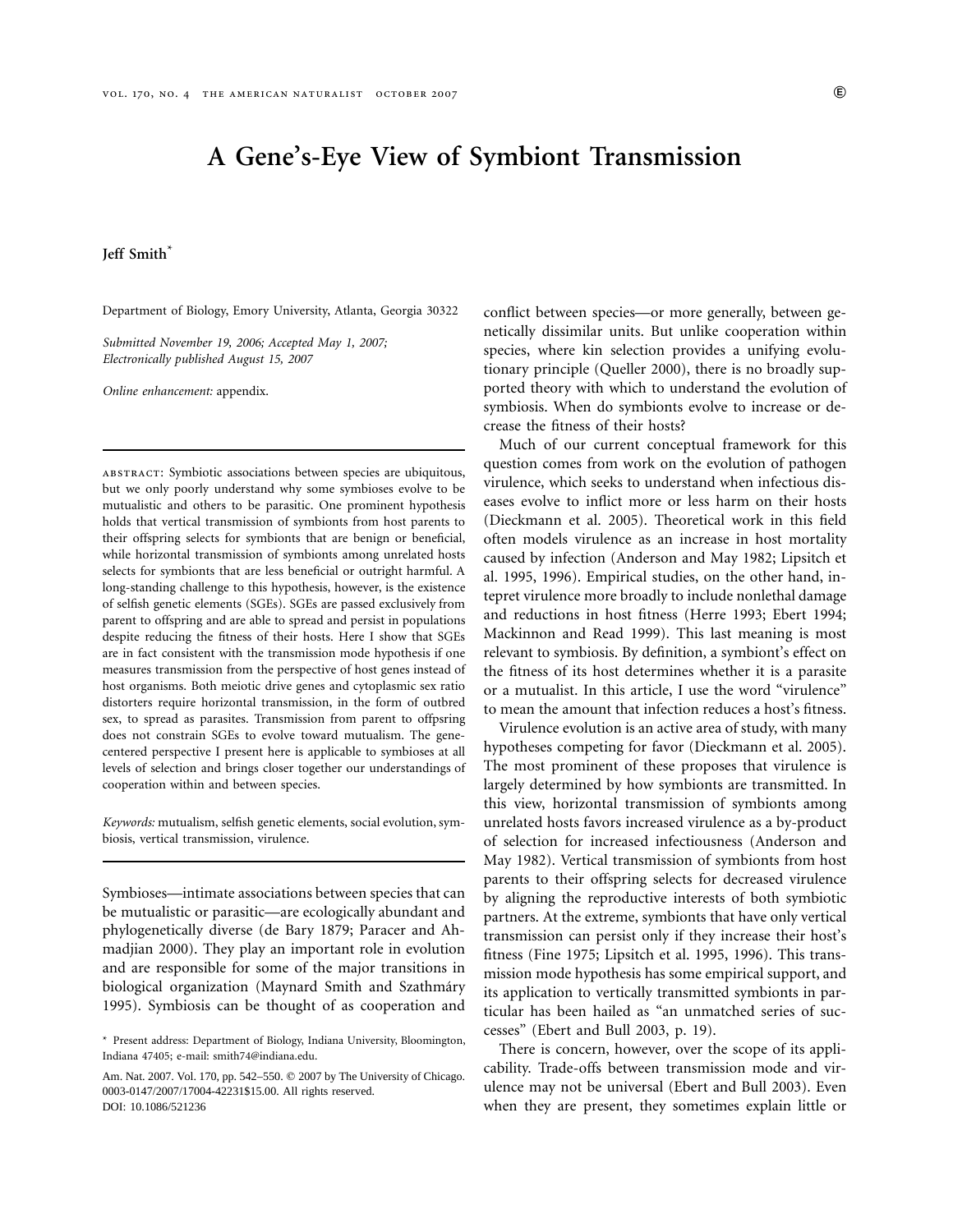none of the response to selection (Turner et al. 1998; Messenger et al. 1999). Moreover, much of the empirical support for the hypothesis comes from extreme situations unlikely to reflect natural conditions (Fenner and Ratcliffe 1965; Bull et al. 1991) or has trouble distinguishing between the direct effects of transmission and confounding factors such as interactions among pathogens within hosts (Herre 1993).

Another problem with the transmission mode hypothesis is the existence of selfish genetic elements (SGEs). SGEs are genomic parasites that manipulate the genetic system of their hosts to favor their own transmission (Leigh 1991; Hurst and Werren 2001; Burt and Trivers 2006). Examples include segregation distorters, transposable elements, B chromosomes, homing endonucleases, and cytoplasmically inherited microorganisms. These elements often reduce host fitness, either by directly reducing survival and fecundity or by shifting sex ratios away from the host's optimum (Hurst et al. 1996; Mouton et al. 2004). They can invade and persist in host populations even while being transmitted exclusively from parent to offspring. Theoretical treatments of virulence evolution have recognized the problem posed by SGEs but have so far simply excluded them from analysis (Fine 1975; Lipsitch et al. 1995, 1996). Some authors cite SGEs as a limitation or failure of the transmission mode hypothesis (Herre et al. 1999) while others claim that SGEs should evolve toward mutualism (Camacho et al. 2000; Weeks et al. 2007).

Here I show that SGEs are entirely consistent with the transmission mode hypothesis if one measures transmission from the perspective of host genes instead of host organisms. It takes a gene-centered view of fitness to understand the evolution of SGEs (Hurst et al. 1996; Hurst and Werren 2001), so why not take a gene-centered view of transmission as well? Vertical transmission would then be host and symbiont genes sharing host bodies across generations, while horizontal transmission would be the movement of symbionts such that they share bodies with new host gene lineages. Virulent SGEs can thus persist because they exploit the horizontal transmission inherent in sexual reproduction.

That SGEs depend on outbred sex is well known (Hickey 1982; Bestor 1999; Hurst and Werren 2001) and has some empirical support (Futcher et al. 1988; Zeyl et al. 1996; Burt and Trivers 1998; Goddard et al. 2001; but see Zeyl et al. 1994; Shoemaker et al. 2002). The idea that SGEs are genomic parasites, however, has not progressed much further than metaphor. All comparisons with conventional pathogens have so far been qualitative. Here I present a theoretical treatment of symbiont transmission that quantifies the gene-centered transmission argument, makes explicit the similarities and differences between genomic and conventional parasites, and is applicable to symbioses at all levels of selection.

#### **Model and Results**

#### *General Formulation*

My approach is based on the Price equation (Price 1970, 1972), which partitions evolutionary change into two components: change due to selection and change due to heredity. If each individual in a population has some Malthusian fitness *m* and some value *z* for a character of interest (see table 1 for a list of terms and their definitions), then the Price equation states that the change over time of the mean character value of a population is equal to the covariance of that character with fitness plus the expected character change between parent and offspring:

$$
\frac{d\bar{z}}{dt} = \text{Cov}(m, z) + \text{E}\left(\frac{dz}{dt}\right) \tag{1}
$$

(for derivation, see the appendix in the online edition of the *American Naturalist*). To make the Price equation relevant to symbiosis, we can take our character of interest to be carriage of the symbiont, so that  $z = 1$  if a host is infected and  $z = 0$  if it is not. The fraction of the host population infected is thus  $\bar{z}$ , and equation (1) describes the population dynamics of infection.

The first term on the right-hand side of equation (1) describes how infection frequency changes due to the symbiont's effect on host fitness. This term can be rewritten Cov  $(m, z) = \alpha \text{Var}(z)$ , where  $\alpha$  is the regression coefficient of symbiont carriage on fitness and  $Var(z)$  is the population variance for symbiont carriage. If infected individuals have fitness  $m_1$  and character  $z_1$  and uninfected individuals have  $m_0$  and  $z_0$ , then  $\alpha = (m_1 - m_0)/(z_1 - \alpha)$  $z_0$  =  $(m_1 - m_0)/(1 - 0) = m_1 - m_0$ . The value of  $\alpha$  is thus the difference in fitness between infected and uninfected hosts. If  $\alpha$  is positive, then the symbiont increases host fitness and is by definition a mutualist. If  $\alpha$  is negative, then the symbiont decreases host fitness and is a parasite. Parasites are more virulent when they have larger negative values of  $\alpha$ .

The second term on the right-hand side of equation (1) describes how infection frequency changes due to inheritance of the symbiont. The mean character value of an infected host lineage can change due to imperfect inheritance (incomplete vertical transmission), while the mean character value of an uninfected host lineage can change due to inheritance of the symbiont from unrelated infected individuals (horizontal transmission). These possibilities are diagrammed in figure 1.

Let total number of infected and uninfected hosts be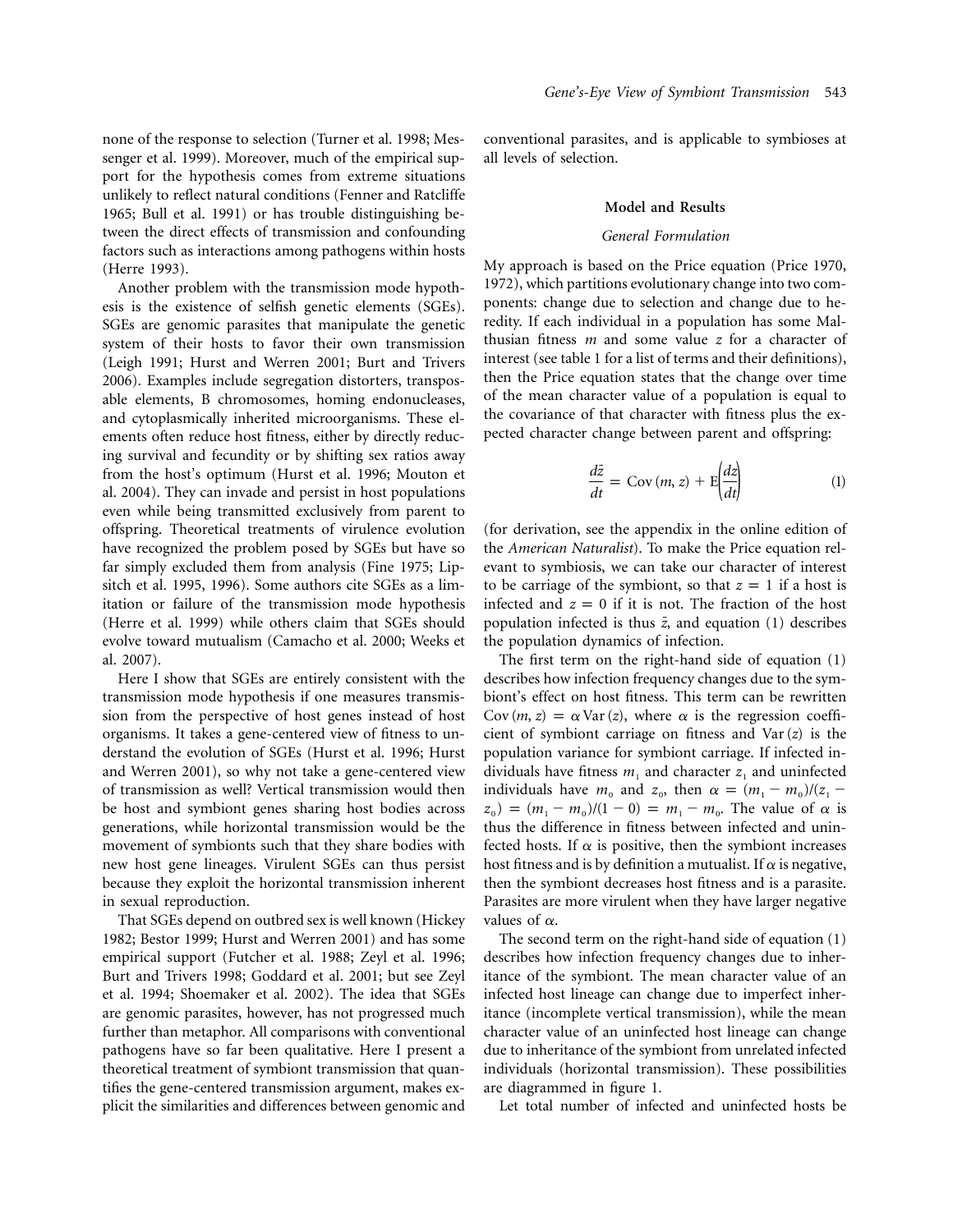| Symbol           | Model                                                     | Explanation                                                  |
|------------------|-----------------------------------------------------------|--------------------------------------------------------------|
| $\boldsymbol{n}$ | All                                                       | Numerical abundance                                          |
| q                | All                                                       | Population frequency                                         |
| z                | All                                                       | Character value                                              |
| $\boldsymbol{m}$ | All                                                       | Malthusian fitness in continuous-time models                 |
| W                | All                                                       | Fitness in discrete-time models                              |
| $\alpha$         | All                                                       | Effect of symbionts on the fitness of infected hosts         |
| Н                | All                                                       | Horizontal transmission                                      |
| L                | All                                                       | Symbiont loss                                                |
| S                | Conventional pathogen                                     | No. susceptible hosts                                        |
| Ι                | Conventional pathogen                                     | No. infected hosts                                           |
| Ν                | Conventional pathogen                                     | Host population size                                         |
| K                | Conventional pathogen                                     | Host carrying capacity                                       |
| b                | Conventional pathogen                                     | Rate at which hosts give birth to offspring of the same type |
| $\epsilon$       | Conventional pathogen                                     | Rate at which infected hosts give birth to uninfected hosts  |
| $\boldsymbol{u}$ | Conventional pathogen                                     | Death rate                                                   |
| β                | Conventional pathogen                                     | Mass-action infection constant                               |
| δ                | Meiotic drive, sex ratio distorter Distortion constant    |                                                              |
| f                | Meiotic drive, sex ratio distorter Inbreeding coefficient |                                                              |
| μ                | Sex ratio distorter                                       | Investment in male gametes                                   |
| φ                | Sex ratio distorter                                       | Investment in female gametes                                 |
| G                | Sex ratio distorter                                       | Total gamete production                                      |
| S                | Sex ratio distorter                                       | Sex ratio, measured as fraction of males in gamete pool      |

**Table 1:** Notation used

 $n_1$  and  $n_0$ , respectively; let them be fraction  $q_1$  and  $q_0$  of the host population. We then write  $E(dz/dt) = q_0 \dot{z}_0 +$  $q_1 \dot{z}_1 = q_1 (q_0 \dot{z}_0 / q_1 + \dot{z}_1) = \dot{z} (n_0 \dot{z}_0 / n_1 + \dot{z}_1) = (H - L) \dot{z},$ where  $H = n_0 \dot{z}_0 / n_1$ ,  $L = -\dot{z}_1$ , and the dot indicates differentiation with respect to time. The value of *H* is equal to the rate at which uninfected hosts become infected, per infected host. I define *H* as horizontal transmission. The value of *L* is equal to the rate at which infected host lineages become uninfected. I define *L* as symbiont loss. It includes the production of uninfected offspring (incomplete vertical transmission) as well as loss of infection due to, for example, immune clearance.

Substituting the above terms into equation (1), the dynamics of symbiont infection are

$$
\frac{d\bar{z}}{dt} = \alpha \operatorname{Var}\left(z\right) + (H - L)\bar{z}.\tag{2}
$$

Because Var  $(z)$ , *L*, and  $\overline{z}$  are always positive, any symbiont that is parasitic, with  $\alpha$  < 0, must have horizontal transmission to become more frequent.

So far, this notation could easily be interpreted in the standard organismal view of symbiont transmission. The key to understanding SGE transmission, however, is to take a gene-centered interpretation of equation (2). In this interpretation, the Price equation refers not to a population of host individuals but to a population of host genes. "Infection" then means that symbionts and host genes share an individual host body. With a gene-centered interpretation of equation (2), we can compare the transmission rates of conventional and genomic symbionts on equivalent terms. Below, I apply this terminology to models of the three different symbionts: a conventional microbial pathogen, a meiotic drive gene, and a cytoplasmic sex ratio distorter.

#### *Conventional Pathogen*

The theoretical expectation that vertical transmission selects for avirulent or beneficial symbionts was developed



**Figure 1:** Diagrams of symbiont transmission from the perspective of host genes. Circles represent host individuals. *X* indicates symbiont infection  $(z = 1)$ . Gray indicates host gene lineages infected in the parental generation  $(i = 1)$ . White indicates host gene lineages uninfected in the parental generation ( $i = 0$ ).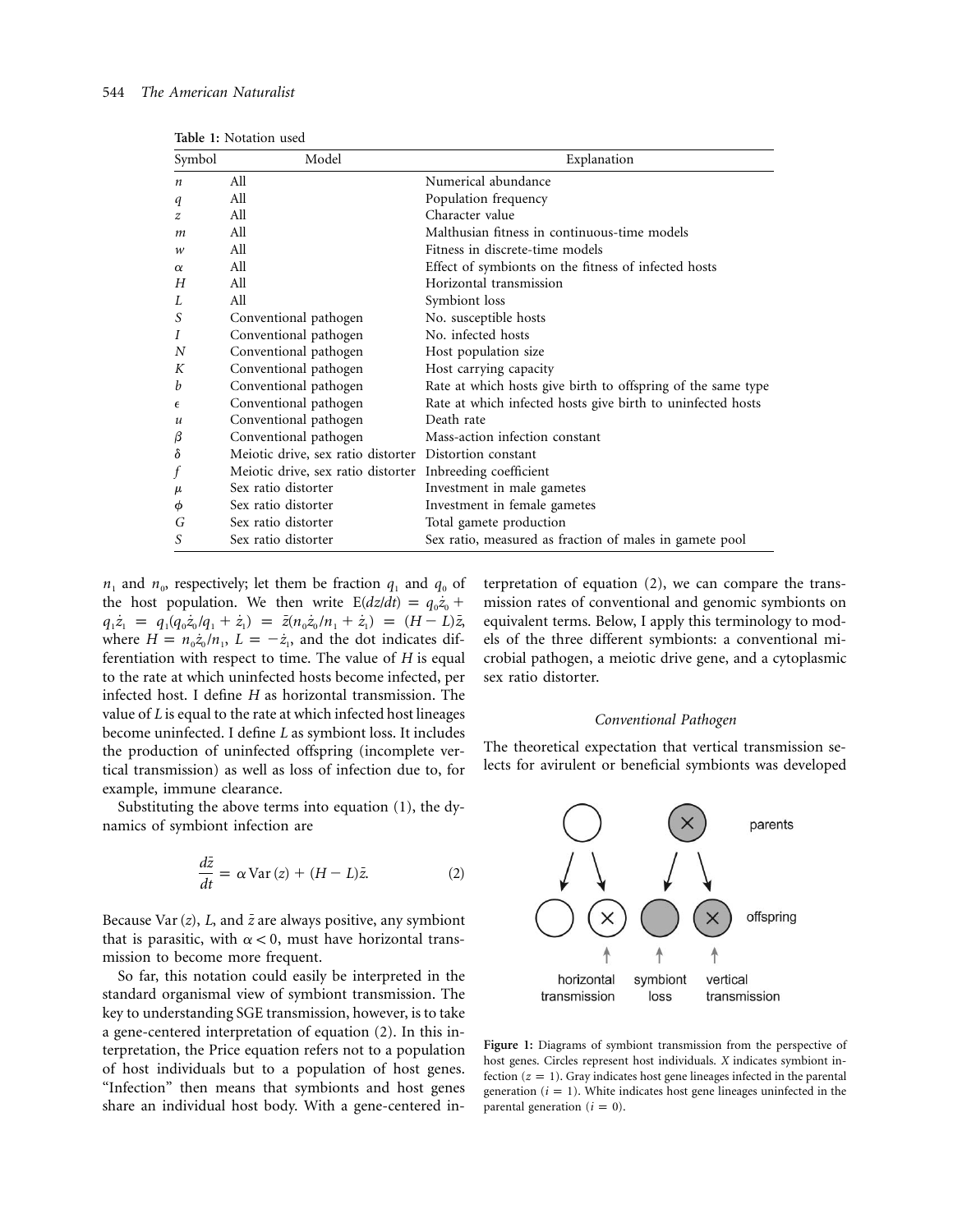in an epidemiological model of an infectious agent, such as a virus or a bacterium that can be passed from parent to offspring. Using the model of Lipsitch et al. (1995) as a theoretical control, I now show that the measures of symbiont transmission derived above are identical to the conventional measures of horizontal and vertical transmission. In the model, the density of individuals susceptible to infection by the pathogen is *S*, while the density of those already infected is *I*. The total population density is *N*. Population growth is logistic with carrying capacity *K*. Each class of individuals *i* has a birth rate  $b_i$  and death rate  $u_i$ . The infection process follows mass action dynamics with an infection rate  $\beta$ . Vertical transmission of the pathogen to an individual's offspring is imperfect, so that infecteds give birth to new infecteds at a rate  $b<sub>I</sub>$  and to new susceptibles at a rate  $\epsilon$ . The dynamics of susceptible and infected densities are thus

$$
\frac{dS}{dt} = b_S S \left( 1 - \frac{N}{K} \right) - u_S S - \beta S I + \epsilon I \left( 1 - \frac{N}{K} \right),
$$
  

$$
\frac{dI}{dt} = b_I I \left( 1 - \frac{N}{K} \right) - u_I I + \beta S I.
$$

Using the above measures, horizontal transmission is

$$
H = \beta N q_0 \tag{3}
$$

(see appendix). Equation (3) shows that horizontal transmission is proportional to the infection constant, population density, and the frequency of susceptible individuals. This is the conventional view of horizontal transmission for a pathogen with density-dependent dynamics (Lipsitch et al. 1995).

Symbiont loss is

$$
L = \epsilon \left( 1 - \frac{N}{K} \right) \tag{4}
$$

(see appendix). Equation (4) shows that symbiont loss is the rate at which infected hosts produce uninfected offspring. This is the conventional view of vertical transmission (Lipsitch et al. 1995). In one sense, these results are unsurprising: epidemiological models like this one effectively assume that the host is haploid and asexual. Genelevel and organism-level measures of transmission would thus be identical.

#### *Meiotic Drive*

Gene-based measures of transmission give less trivial results when applied to germline parasites like SGEs. Consider the case of meiotic drive, in which a driving allele is inherited by more than half of a heterozygote's gametes. The terminology is somewhat arbitrary, but it is convenient to measure the transmission of a driving allele (which we label the "symbiont") from the perspective of some other locus in the genome (which we label the "host").

I use a simple, idealized model of meiotic drive in which organisms are isogamous, obligately sexual, and diploid. There is one driving allele at an autosomal locus. The host, or reference, locus is autosomal, selectively neutral, and unlinked to the drive locus. It is possible to measure transmission from the perspective of linked or cytoplasmic loci, but my goal here is only to illustrate how gene-based measures of transmission can be applied to SGEs, not to provide an exhaustive treatment. The model is shown schematically in figure 2.

Let a fraction  $(1 + \delta)/2$  of a heterozygote's gametes contain the drive allele. This means a fair meiosis would have  $\delta = 0$ , while an allele that completely excludes its counterpart would have  $\delta = 1$ . At the drive locus, the driving and nondriving alleles are present in the population at frequencies  $q_1$  and  $q_0$ , respectively. Let the frequencies of individuals with zero, one, or two copies of the driving allele be  $Q_0$ ,  $Q_1$ , and  $Q_2$ , respectively, with absolute fitnesses  $W_0$ ,  $W_1$ , and  $W_2$ . Under inbreeding, the frequency of heterozygotes is  $Q_1 = 2q_1q_0(1 - f)$ , where *f* is Wright's inbreeding coefficient (Crow and Kimura 1970) at the drive locus.



**Figure 2:** Transmission of a meiotic drive allele from the perspective of genes at an unlinked locus. Circles represent gametes, and ovals represent the diploids formed by these gametes. *X* indicates carriage of the meiotic drive allele. Gray indicates gene lineages at an unlinked locus that share gametes with the drive allele in the parental generation. White indicates gene lineages at an unlinked locus that do not share gametes with the drive allele in the parental generation. For simplicity, only the heterozygote is shown.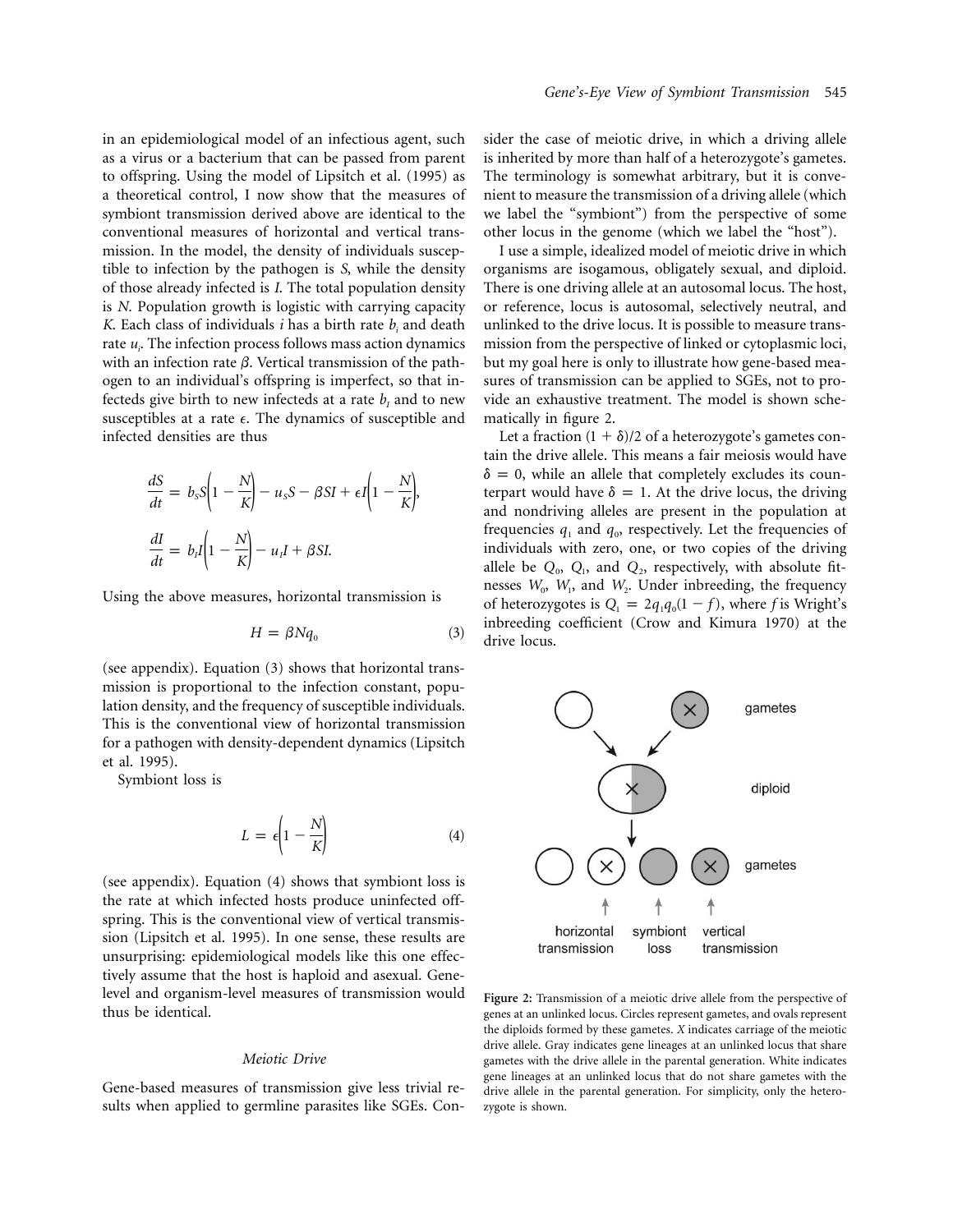Applying our gene-based measure of horizontal transmission to this model, we find

$$
H = W_1 q_0 \left(\frac{1+\delta}{2}\right) (1-f) \tag{5}
$$

(see appendix). In general, this term is not equal to zero. Meiotic drive elements may thus be passed exclusively from parent to offspring, but from a gene's point of view, they are transmitted to some extent horizontally.

Comparing equations (5) and (3) shows that horizontal transmission is similar in many ways for both meiotic drive genes and conventional pathogens. The drive term  $(1 +$  $\delta$ /2 is analogous to the infection parameter  $\beta$ . Both are proportional to the frequency of uninfected lineages  $q_0$ . But whereas potential infectious contacts for directly transmitted pathogens occur at a rate proportional to total population density *N*, for germline pathogens they occur proportionally to the fitness of heterozygotes  $W_1$  and to the outbreeding coefficient  $(1 - f)$ .

In effect, heterozygotes are where genetic lineages are allowed to mix and share their symbionts (alleles at other loci). Meiotic drive genes thus have horizontal transfer because of recombination and reassortment in heterozygotes. A decrease in the frequency of heterozygotes due to inbreeding or self-fertilization would constrain horizontal transmission. This inhibitory effect of inbreeding on the spread of driving elements is well known and empirically supported (Futcher et al. 1988; Goddard et al. 2001). We can now understand it as a constraint on horizontal transmission.

Symbiont loss in the meiotic drive model is

$$
L = W_1 q_0 \left(\frac{1-\delta}{2}\right) (1-f) \tag{6}
$$

(see appendix). This is very similar to equation (5) for *H*, except that it decreases with increasing  $\delta$ . In other words, drive increases vertical as well as horizontal transmission. This happens because heterozygotes also contribute to symbiont loss. Because of the genetic shuffling that happens in heterozygotes, half of any heterozygote's gametes that do not have the driving element will have host alleles that used to share gametes with the element in the previous generation (in the gametes that formed that heterozygote). Increased drive reduces the number of gametes without the driving element and thus reduces symbiont loss. By the same argument, inbreeding decreases the number of organisms in which gene lineages are allowed to mix, thus increasing cotransmission of host and symbiont genes.

Notice that even if meiosis is fair at the drive locus, so that  $\delta = 0$ , *H* and *L* are still not equal to zero. This means

that sexual recombination and reassortment create some level of horizontal transmission for all genes, not just selfish ones. For fair genes, horizontal transmission is exactly balanced by an equivalent amount of symbiont loss, so that  $H = L$ . The population genetics of such fair genes are then solely determined in this model by the genes' effects on their hosts' fitness. The equivalent dynamic in a pathogen context would be an infectious agent that does not reproduce within its host, so that every new host infected would be balanced by the previous host losing its infection. Horizontal transmission of fair genes is equal to zero, however, under complete selfing or inbreeding  $(f = 1)$ . Gene-level horizontal transmission is thus not limited to selfish genetic elements—it is an inherent feature of sexual reproduction.

#### *Cytoplasmic Sex Ratio Distorter*

Now consider a different class of SGE: cytoplasmic elements that distort sex ratios to favor females and thus their own transmission. A simple case to model is one in which the host is hermaphroditic, capable of producing both male and female gametes. One example of such a system is cytoplasmic male sterility in plants, where mutant mitochondria shut down pollen production and thus reallocate resources to seed production (Schnable and Wise 1998). The model is shown schematically in figure 3. As in the meiotic drive model, we can measure transmission of the sex ratio distorter from the perspective of host genes at a nuclear autosomal locus. In this case, we take "infection" to mean that host genes share a zygote with distorters.

In the model, hosts produce a total gametic output  $G_i$ , which is divided into male output  $\mu_i$  and female output  $\phi$ . Uninfected hosts invest in male and female gamete production equally, so that  $\phi_0 = \mu_0 = G_0/2$ . Infected hosts have female-biased investment, so that  $\phi_1$  =  $G_1(1 + \delta)/2$ , where  $\delta$  measures the degree of sex ratio distortion ( $\delta = 0$  for no bias,  $\delta = 1$  for complete female bias). The next generation of hosts is produced from mating within the gamete pool, with an inbreeding or selfing rate *f*.

Horizontal transmission of the distorter is then

$$
H = G_1 \bigg( q_0 \frac{G_0}{2\bar{\mu}} \bigg) \bigg( 1 + \delta \bigg) (1 - f) \tag{7}
$$

(see appendix). Because outbred sexual recombination shuffles nuclear genes among cytoplasms, sex ratio distorters are also transmitted horizontally to some extent. Maternal transmission does not by itself constrain SGEs to evolve toward mutualism. Equation (7) is very similar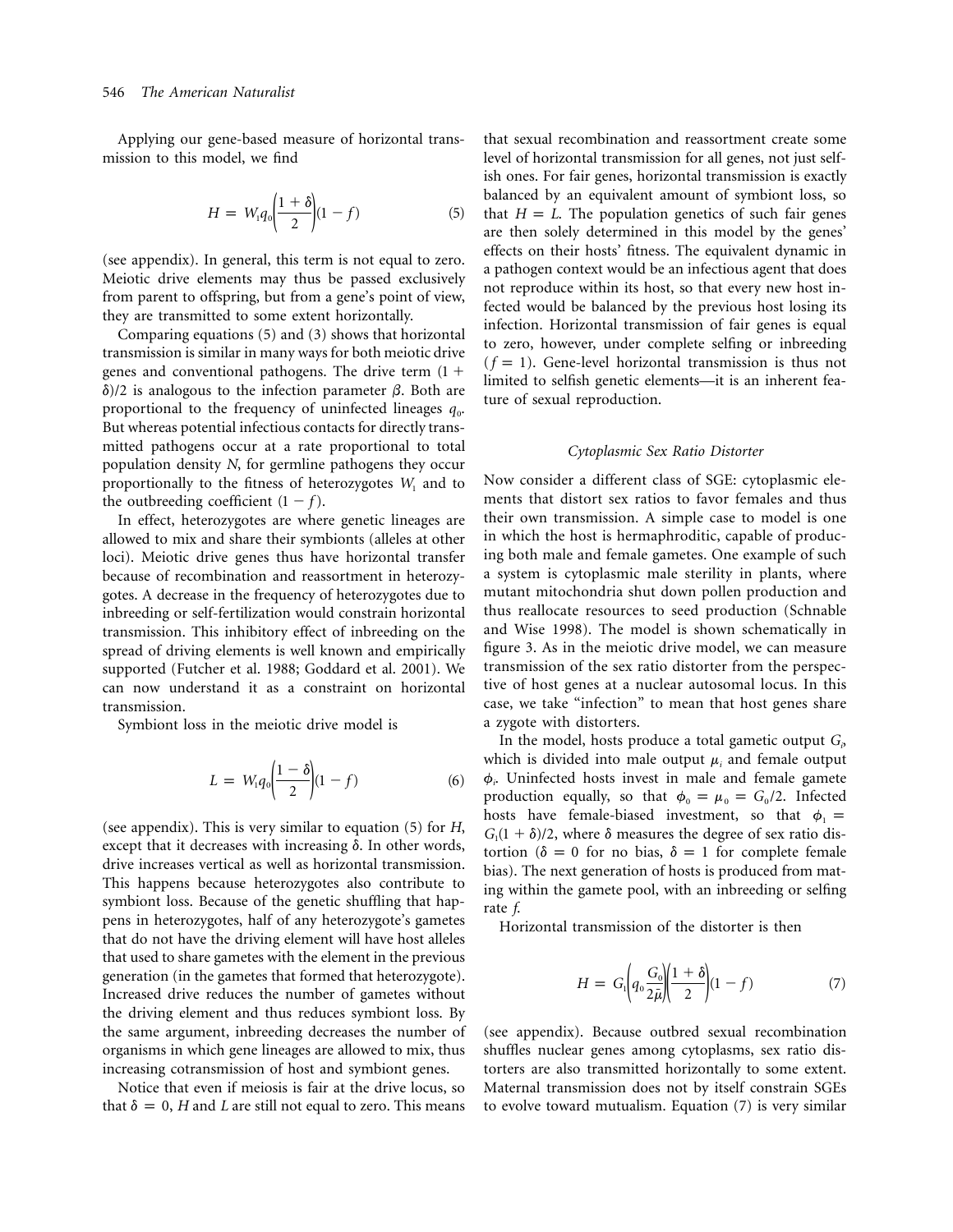

**Figure 3:** Transmission of a cytoplasmic sex ratio distorter from the perspective of genes at a nuclear autosomal locus. Large circles represent female gametes that transmit the distorter, and small circles represent male gametes that do not. Gray indicates gene lineages at a nuclear autosomal locus that share a zygote with the sex ratio distorter in the parental generation. White indicates nuclear gene lineages that do not share a zygote with the sex ratio distorter in the parental generation.

to equation (5) for horizontal transmission of meiotic drive genes. One difference is that the frequency of uninfected hosts  $q_0$  is now scaled by a factor inversely proportional to  $\bar{\mu}$ , the mean investment in male gametes. Because every fertilization requires a male gamete, this scaling puts a lower limit on horizontal transmission when distortion is very strong. In these situations, most male gametes will come from uninfected hosts and thus contribute to horizontal transmission, even when uninfected hosts are very rare.

Symbiont loss in this model is

$$
L = G_1 \left( q_0 \frac{G_0}{2\bar{\mu}} \right) \left( \frac{1-\delta}{2} \right) (1-f) \tag{8}
$$

(see appendix). This again is similar to the meiotic drive case with the scaling mentioned above. Sex ratio distortion, like meiotic drive, decreases symbiont loss and increases vertical transmission of the distorting element. For both SGEs, inbreeding increases vertical transmission and decreases horizontal transmission.

The biggest difference between the meiotic drive and sex ratio distorter models is in their effect on the fitness of host genes. Host fitness in both models depends on

total gametic output, but in the sex ratio distorter model, it also depends on fertilization success. Since male gametes compete for fertilization, the ultimate reproductive success of a host will depend on the sex ratio of its own gametes compared to the sex ratio of the total gamete population. In particular, hosts in female-biased populations can gain greater fitness by producing a male-biased sex ratio (Fisher 1930; Charnov 1982).

The fitness effect of the distorter is

$$
\alpha = W_0 \bigg( \frac{G_1}{G_0} - 1 \bigg) - \delta G_1 \bigg( \frac{S^*}{S} - 1 \bigg) \tag{9}
$$

(see appendix). Here, *S* is the population sex ratio, measured as the fraction of male gametes in the gamete pool, and S<sup>\*</sup> is the evolutionarily stable sex ratio (ESSR) for an uninfected population, given the inbreeding rate. The first term on the right-hand side of equation (9) describes the distorter's effect on host fitness through its effect on total gametic output. If the distorter reduces total gametic output such that  $G_1 < G_0$ , this fitness term will be negative. The second term in equation (9) describes the distorter's effect on host gene fitness through its effect on sex ratio. This term is proportional to the degree of sex ratio distortion and is negative if the ESSR is less female-biased than that of the gamete pool. If the ESSR is more female biased than the gamete pool, this term is positive.

Figure 4 plots the fitness effect of a sex ratio distorter for one set of parameters. Depending on conditions, a sex ratio distorter can be mutualistic or parasitic, or it can invade as a mutualist and then become a parasite as it spreads through the host population. Because inbreeding favors a female-biased sex allocation among nuclear genes, with an ESSR of  $S^* = (1 - f)/2$  (Charlesworth and Charlesworth 1981; Nee et al. 2002), sex ratio distorters can increase the fitness of host genes under high levels of inbreeding if they bias sex ratios in the direction of the ESSR. High levels of selfing among plants, for example, can favor the spread of cytoplasmic male sterility even in the absence of inbreeding depression. This result holds even if hosts are allowed to have femalebiased sex allocation in the absence of distorters (appendix).

The fitness effects of distorters become more negative as distorters become more common because infected hosts lose out on fitness through male gametes in a femalebiased population. Interestingly, though, sex ratio distorters do not select for male-biased sex ratios among uninfected hosts unless transmission to female gametes is low (Werren 1987). Under all conditions, sex ratio distorters require some outbreeding and thus some horizontal transmission to invade as parasites.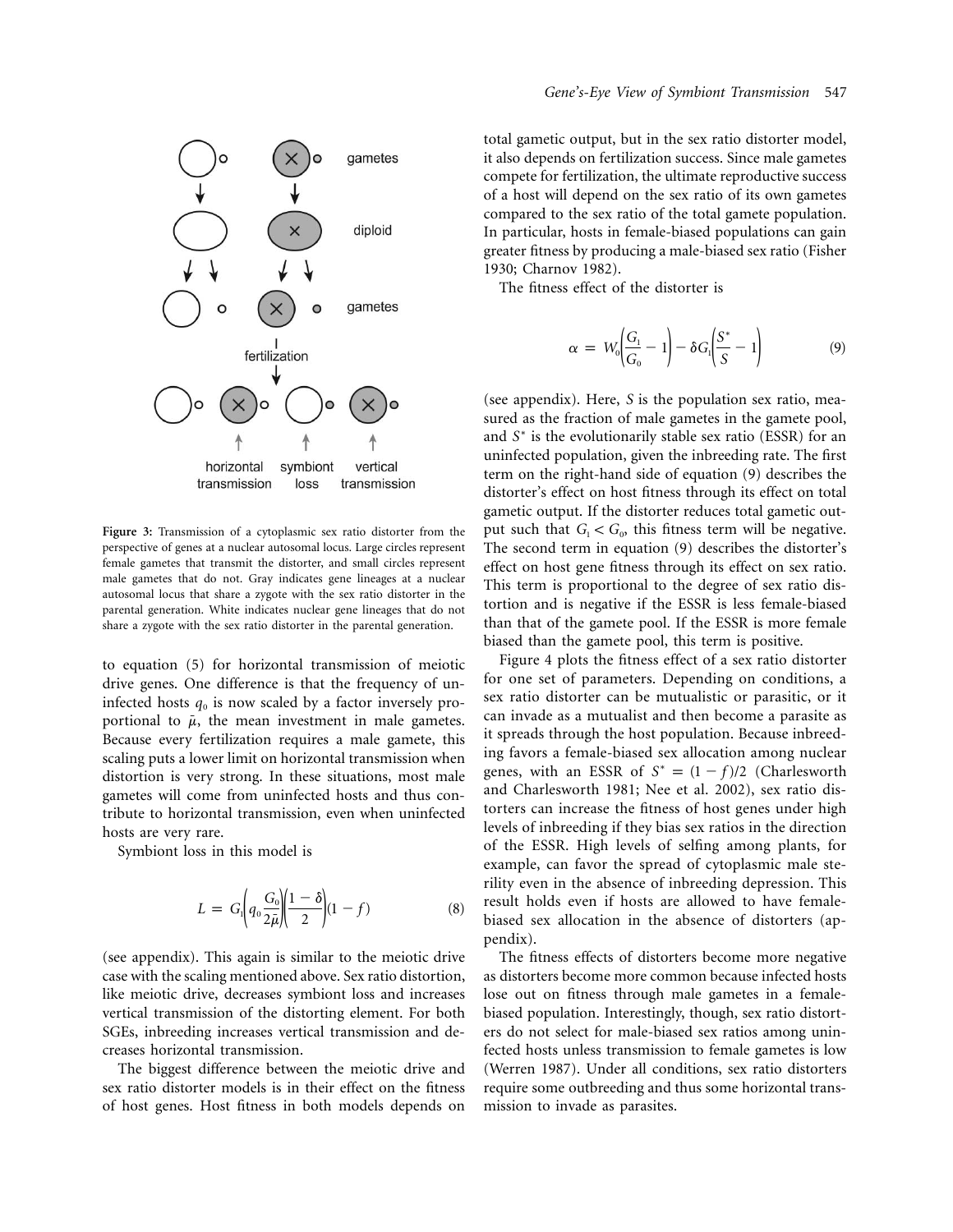

**Figure 4:** Effect of a sex ratio distorter on the fitness of its host as a function of inbreeding and frequency. Parameters:  $G_0 = 1.0$ ,  $G_1 = 0.8$ , and  $\delta$  = 0.95. Dotted line indicates zero fitness effect. Above this line, the distorter increases fitness and is a mutualist. Below this line, the distorter decreases fitness and is a parasite.

Counterintuitively, inbreeding has zero net effect on the population dynamics of sex ratio distorters (appendix). Any loss of horizontal transmission caused by inbreeding is exactly balanced by an increase in vertical transmission and an increasingly positive effect on host fitness. The primary effect of inbreeding is to determine how sex ratio distorters affect the fitness of host genes.

#### **Discussion**

These results show that, from the perspective of other genes in the genome, selfish genetic elements have both vertical and horizontal transmission. Horizontal transmission, moreover, is absolutely required for elements to spread through host populations as parasites. There appears to be no theoretical support for claims (Camacho et al. 2000; Weeks et al. 2007) that SGEs should evolve toward mutualism simply because they are transmitted from parent to offspring. The existence of SGEs is completely consistent with the transmission mode hypothesis for the evolution of symbiont virulence—provided one measures transmission from the perspective of host genes instead of host organisms.

Transmission mode does not appear to be the whole story, however. In populations with any degree of outbreeding, all genes will have some horizontal transmission—not just the selfish ones. Likewise, many species acquire their mutualistic symbionts only through horizontal transmission (Wilkinson and Sherratt 2001). Horizontal transmission is thus necessary for symbionts to spread as parasites, but it is not sufficient to explain why some symbioses become parasitic and others become mutualistic.

My goal here has been to formalize a gene's-eye view of transmission and illustrate it with a few examples. A comprehensive analysis of SGEs within this framework covering things like transposons, sex-linked drivers, and supernumerary B chromosomes—would be worthwhile but beyond the scope of this article. The ability to directly compare patterns of transmission across very different systems could help us distinguish between general principles of SGE evolution and the idiosyncratic biological details of any particular SGE (Helanterä 2006). Results so far show that different SGEs can respond very differently to similar ecological variables. Inbreeding, for example, limits the spread of meiotic drive genes but not the spread of cytoplasmic sex ratio distorters. Instead, it determines how distorters affect host fitness.

Inbreeding's effect on cytoplasmic incompatibility (CI), in particular, seems to warrant more attention. Some kinds of population structure, characterized by local competition and local genetic similarity, can actually make it easier for CI elements to spread (Frank 1997). The spiteful effect of CI (Foster et al. 2001; Gardner and West 2004), then, might be more effective under conditions of reduced horizontal transmission. This could explain the results of Shoemaker et al. (2002), who found that the prevalence of *Wolbachia* among several species of fig wasp is uncorrelated with inbreeding rates. The authors suggest that high levels of inbreeding and the hosts' female-biased sex ratios might make the bacteria less detrimental. The results of the sex ratio distorter model above seem to support this possibility as well. Models tailored to the biology of the fig wasp system may be able to distinguish between the two hypotheses or identify ways to test them.

A gene's-eye view of transmission shows how SGEs can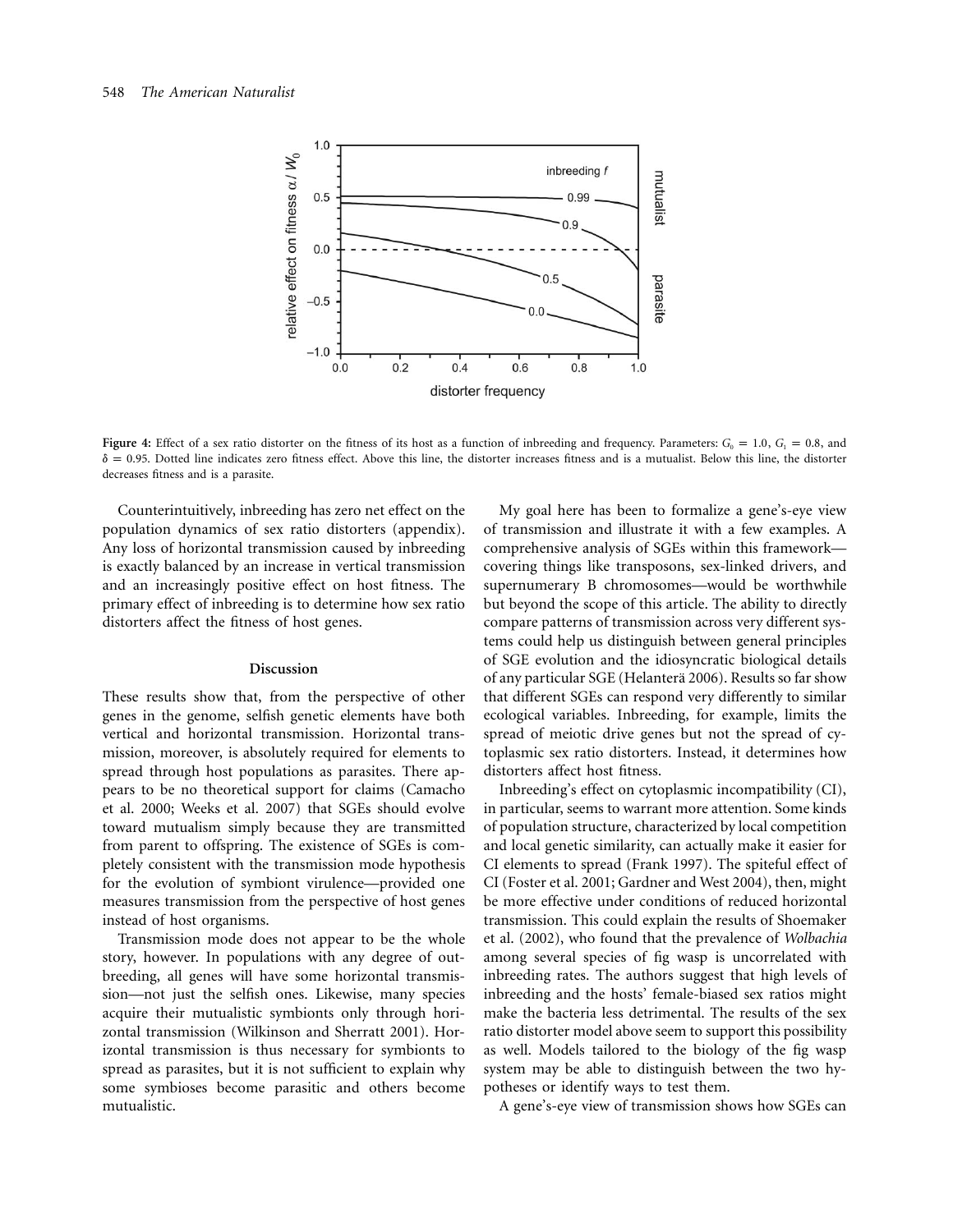be used to test the transmission mode hypothesis directly, rather than just being broadly consistent with it. The hypothesis is only one of several potential mechanisms for the evolution of cooperation between species (Sachs et al. 2004), and how much it actually explains virulence evolution in natural systems is not clear (Ebert and Bull 2003). It has been difficult to assess its generality, in part because most formal models of the hypothesis rely on epidemiological approaches (Anderson and May 1982; Lipsitch et al. 1995, 1996) that are inappropriate for many host/symbiont systems, including SGEs. The work presented here clarifies how the hypothesis applies to these other systems and provides the proper measures of transmission and virulence to use when testing its predictions.

One major class of alternatives to the transmission mode hypothesis is that virulence is determined by interactions among symbionts within hosts. These alternatives draw on social evolution theory, too. They propose that reproduction of symbionts within hosts is cooperative and requires prudent use of host resources to avoid a tragedy of the commons (Levin and Pimentel 1981; Frank 1996) or requires the production of public goods that can used by cheater strains (Brown 1999; Chao et al. 2000; Smith 2001; Brown et al. 2002). These processes are not totally independent of transmission mode. Because high rates of horizontal transmission cause more hosts to become infected with multiple symbiont strains, it can be difficult to distinguish between-host from within-host effects (Herre 1993, 1995; Frank 1996). It is possible for multiple SGE strains to infect a single host—different types of *Wolbachia*, for example (Clancey and Hoffman 1996; Mouton et al. 2004), or both autonomous and nonautonomous transposons (Brookfield 1991)—but how this might affect SGE virulence has not been fully explored.

It is pleasing that the approach presented here brings closer together our understandings of cooperation within and between species. It shares with contemporary models of kin selection the same theoretical framework—the Price equation—and the same focus on how social traits affect the spread of individual alleles. Hamilton (1964, pp. 16,17) took a "gene's point of view" and showed that aiding kin can be favored by natural selection "because relatives, on account of their common ancestry, tend to carry replicas of the same gene." I have tried to expand this way of thinking to include cooperation between species by measuring how symbionts are associated with and affect genes in their hosts. Such a perspective clarifies how different evolutionary mechanisms translate across levels of selection, showing, for example, that the partners in "fidelity feedback" (Sachs et al. 2004) are genes. The broad degree of applicability that this affords is necessary if any theory of symbiotic evolution is to achieve the generality and explanatory power that kin selection has in explaining cooperation and conflict among genetically similar units of selection (Queller 2000).

#### **Acknowledgments**

Thanks to J. Antonovics, E. A. Herre, D. Queller, R. Regoes, J. Strassmann, two anonymous reviewers, and the laboratory of M. Wade for comments on the manuscript. Thanks to D. Queller and J. Strassmann for encouragement and laboratory space. This work was supported by a Howard Hughes Predoctoral Fellowship to J.S. and National Institutes of Health grant GM33782-17 to B. R. Levin.

#### **Literature Cited**

- Anderson, R. M., and R. M. May. 1982. Coevolution of hosts and parasites. Parasitology 85:411–426.
- Bestor, T. H. 1999. Sex brings transposons and genomes into conflict. Genetica 107:289–295.
- Brookfield, J. F. Y. 1991. Models of repression of transposition in P-M hybrid dysgenesis by P cytotype and by zygotically encoded repressor proteins. Genetics 128:471–486.
- Brown, S. P. 1999. Cooperation and conflict in host-manipulating parasites. Proceedings of the Royal Society B: Biological Sciences 266:1899–1904.
- Brown, S. P., M. E. Hochberg, and B. T. Grenfell. 2002. Does multiple infection select for raised virulence? Trends in Microbiology 10: 401–405.
- Bull, J. J., I. J. Molineux, and W. R. Rice. 1991. Selection for benevolence in a host-parasite system. Evolution 45:875–882.
- -. 1998. Selfish DNA and breeding system in flowering plants. Proceedings of the Royal Society B: Biological Sciences 265:141– 146.
- Burt, A., and R. L. Trivers. 2006. Genes in conflict. Belknap/Harvard University Press, Cambridge, MA.
- Camacho, J. P. M., T. F. Sharbel, and L. W. Beukeboom. 2000. Bchromosome evolution. Philosophical Transactions of the Royal Society B: Biological Sciences 355:163–178.
- Chao, L., K. Hanley, C. L. Burch, C. Dahlberg, and P. E. Turner. 2000. Parasite evolution: higher and lower virulence with hard selection and soft selection. Quarterly Review of Biology 75:261– 275.
- Charlesworth, D., and B. Charlesworth. 1981. Allocation of resources to male and female functions in hermaphrodites. Biological Journal of the Linnean Society 15:57–74.
- Charnov, E. L. 1982. The theory of sex allocation. Princeton University Press, Princeton, NJ.
- Clancey, D. J., and A. A. Hoffmann. 1996. Cytoplasmic incompatibility in *Drosophila simulans*: evolving complexity. Trends in Ecology & Evolution 11:145–146.
- Crow, J. F., and M. Kimura. 1970. An introduction to population genetics theory. Harper and Row, New York.
- de Bary, H. A. 1879. Die Erscheinung der Symbiose. Tübner, Strassburg.
- Dieckmann, U., J. A. J. Metz, M. Sabelis, and K. Sigmund, eds. 2005. Adaptive dynamics of infectious diseases: in pursuit of virulence management. Cambridge University Press, Cambridge.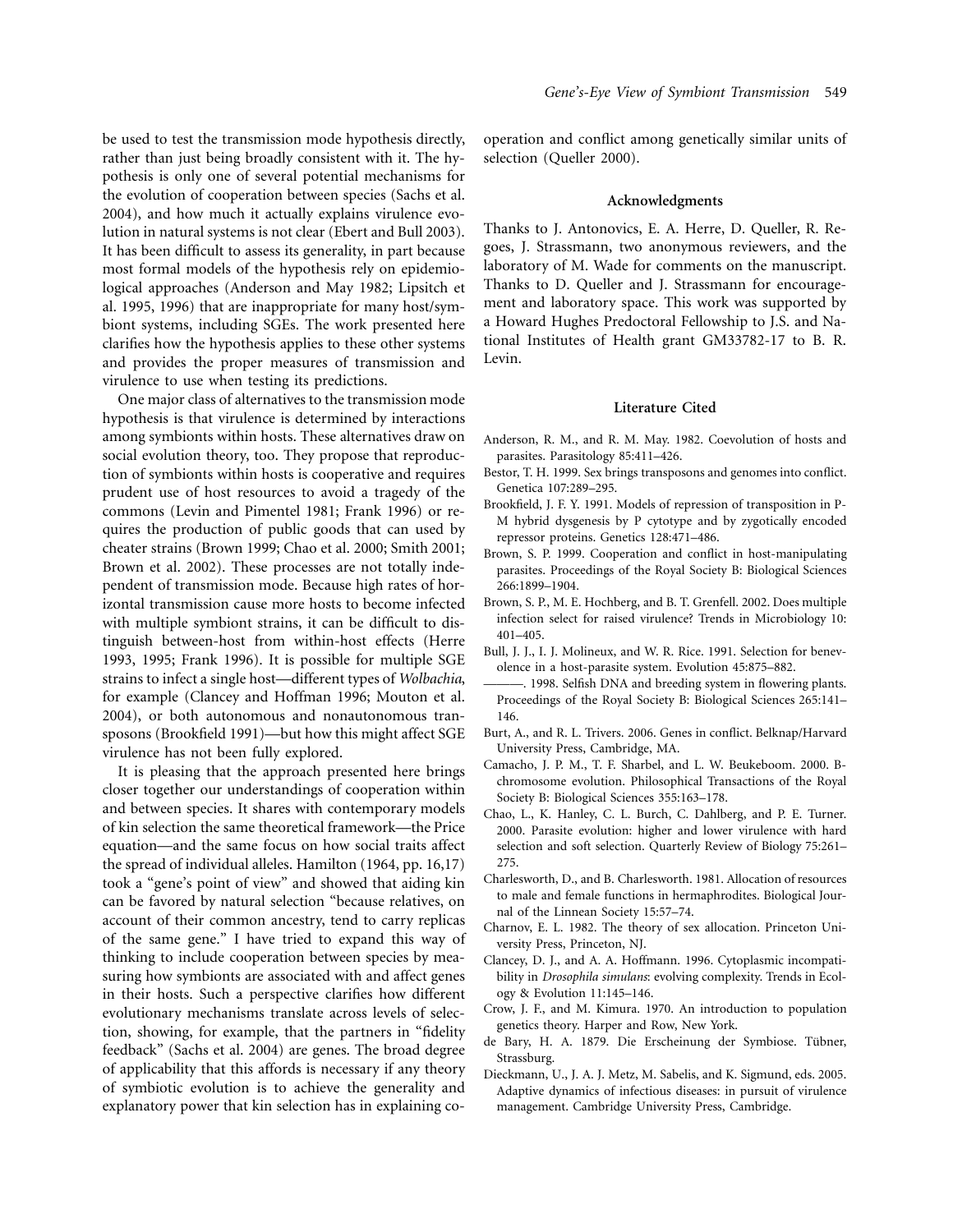#### 550 *The American Naturalist*

- Ebert, D. 1994. Virulence and local adaptation of a horizontally transmitted parasite. Science 265:1084–1086.
- Ebert, D., and J. J. Bull. 2003. Challenging the trade-off model for the evolution of virulence: is virulence management feasible? Trends in Microbiology 11:15–20.
- Fenner, F., and F. N. Ratcliffe. 1965. Myxomatosis. Cambridge University Press, Cambridge.
- Fine, P. E. M. 1975. Vectors and vertical transmission: an epidemiological perspective. Annals of the New York Academy of Sciences 266:173–194.
- Fisher, R. A. 1930. The genetical theory of natural selection. Clarendon, Oxford.
- Foster, K. R., T. Wenseleers, and F. L. W. Ratnieks. 2001. Spite: Hamilton's unproven theory. Annales Zoologici Fennici 38:229–238.
- Frank, S. A. 1995. George Price's contributions to evolutionary genetics. Journal of Theoretical Biology 175:373–388.
- ———. 1996. Models of parasite virulence. Quarterly Review of Biology 71:37–78.
- ———. 1997. Cytoplasmic incompatibility and population structure. Journal of Theoretical Biology 184:327–330.
- Futcher, B., E. Reid, and D. A. Hickey. 1988. Maintenance of the 2-  $\mu$ m circle plasmid of *Saccharomyces cerevisiae* by sexual transmission: an example of a selfish DNA. Genetics 118:411–415.
- Gardner, A., and S. A. West. 2004. Spite and the scale of competition. Journal of Evolutionary Biology 17:1195–1203.
- Goddard, M. R., D. Grieg, and A. Burt. 2001. Outcrossed sex allows a selfish gene to invade yeast populations. Proceedings of the Royal Society B: Biological Sciences 268:2537–2542.
- Hamilton, W. D. 1964. The genetical evolution of social behaviour, I and II. Journal of Theoretical Biology 7:1–52.
- Helanterä, H. 2006. The unity that does not exist—a review of A. Burt and R. Trivers 2006: Genes in conflict. Journal of Evolutionary Biology 19:2067–2070.
- Herre, E. A. 1993. Population structure and the evolution of virulence in nematode parasites of fig wasps. Science 259:1442–1445.
- -. 1995. Factors affecting the evolution of virulence: nematode parasites of fig wasps as a case study. Parasitology 111:S179–S191.
- Herre, E. A., N. Knowlton, U. G. Mueller, and S. A. Rehner. 1999. The evolution of mutualisms: exploring the paths between conflict and cooperation. Trends in Ecology & Evolution 14:49–53.
- Hickey, D. A. 1982. Selfish DNA: a sexually transmitted nuclear parasite. Genetics 101:519–531.
- Hurst, G. D. D., and J. H. Werren. 2001. The role of selfish genetic elements in eukaryotic evolution. Nature Reviews Genetics 2:597– 606.
- Hurst, L. D., A. Atlan, and B. O. Bengtsson. 1996. Genetic conflicts. Quarterly Review of Biology 71:317–364.
- Leigh, E. G., Jr. 1991. Genes, bees and ecosystems: the evolution of a common interest among individuals. Trends in Ecology & Evolution 6:257–262.
- Levin, S. A., and D. Pimentel. 1981. Selection of intermediate rates of increase in parasite-host systems. American Naturalist 117:308– 315.
- Lipsitch, M., M. A. Nowak, D. E. Ebert, and R. M. May. 1995. The population dynamics of vertically and horizontally transmitted parasites. Proceedings of the Royal Society B: Biological Sciences 260:321–327.
- Lipsitch, M., S. Siller, and M. A. Nowak. 1996. The evolution of

virulence in pathogens with vertical and horizontal transmission. Evolution 50:1729–1741.

- Mackinnon, M. J., and A. F. Read. 1999. Genetic relationships between parasite virulence and transmission in the rodent malaria *Plasmodium chabaudi*. Evolution 53:689–703.
- Maynard Smith, J. M., and E. Szathmáry. 1995. The major transitions in evolution. Oxford University Press, Oxford.
- Messenger, S. L., I. J. Molineux, and J. J. Bull. 1999. Virulence evolution in a virus obeys a trade-off. Proceedings of the Royal Society B: Biological Sciences 266:397–404.
- Mouton, L., F. Dedeine, H. Henri, M. Boulétreau, N. Profizi, and F. Vavre. 2004. Virulence, multiple infections and regulation of symbiotic population in the *Wolbachia*–*Asobara tabida* symbiosis. Genetics 168:181–189.
- Nee, S., S. A. West, and A. F. Read. 2002. Inbreeding and parasite sex ratios. Proceedings of the Royal Society B: Biological Sciences 269:755–760.
- Paracer, S., and V. Ahmadjian. 2000. Symbiosis: an introduction to biological associations. 2nd ed. Oxford University Press, Oxford.
- Price, G. R. 1970. Selection and covariance. Nature 227:520–521.
- -. 1972. Extension of covariance and selection mathematics. Annals of Human Genetics 35:485–490.
- Queller, D. C. 2000. Relatedness and the major fraternal transitions. Philosophical Transactions of the Royal Society B: Biological Sciences 355:1647–1655.
- Sachs, J. L., U. G. Mueller, T. P. Wilcox, and J. J. Bull. 2004. The evolution of cooperation. Quarterly Review of Biology 79:135– 160.
- Schnable, P. S., and R. P. Wise. 1998. The molecular basis of cytoplasmic male sterility and fertility restoration. Trends in Plant Science 3:175–180.
- Shoemaker, D. D., C. A. Machado, D. Molbo, J. H. Werren, D. M. Windsor, and E. A. Herre. 2002. The distribution of *Wolbachia* in fig wasps: correlations with host phylogeny, ecology and population structure. Proceedings of the Royal Society B: Biological Sciences 269:2257–2267.
- Smith, J. 2001. The social evolution of bacterial pathogenesis. Proceedings of the Royal Society B: Biological Sciences 268:61–69.
- Turner, P. E., V. S. Cooper, and R. E. Lenski. 1998. Tradeoff between horizontal and vertical modes of transmission in bacterial plasmids. Evolution 52:315–329.
- Weeks, A. R., M. Turelli, W. R. Harcombe, K. T. Reynolds, and A. A. Hoffman. 2007. From parasite to mutualist: rapid evolution of *Wolbachia* in natural populations of *Drosophila*. PLoS Biology 5: e114.
- Werren, J. H. 1987. The coevolution of autosomal and cytoplasmic sex ratio distorters. Journal of Theoretical Biology 124:317–334.
- Wilkinson, D. M., and T. N. Sherratt. 2001. Horizontally acquired mutualisms, an unsolved problem in ecology? Oikos 92:377–384.
- Zeyl, C., G. Bell, and J. Da Silva. 1994. Transposon abundance in sexual and asexual populations of *Chlamydomonas reinhardtii*. Evolution 48:1406–1409.
- Zeyl, C., G. Bell, and D. M. Green. 1996. Sex and the spread of retroposon Ty3 in experimental populations of *Saccharomyces cerevisiae*. Genetics 143:1567–1577.

Associate Editor: Peter D. Taylor Editor: Michael C. Whitlock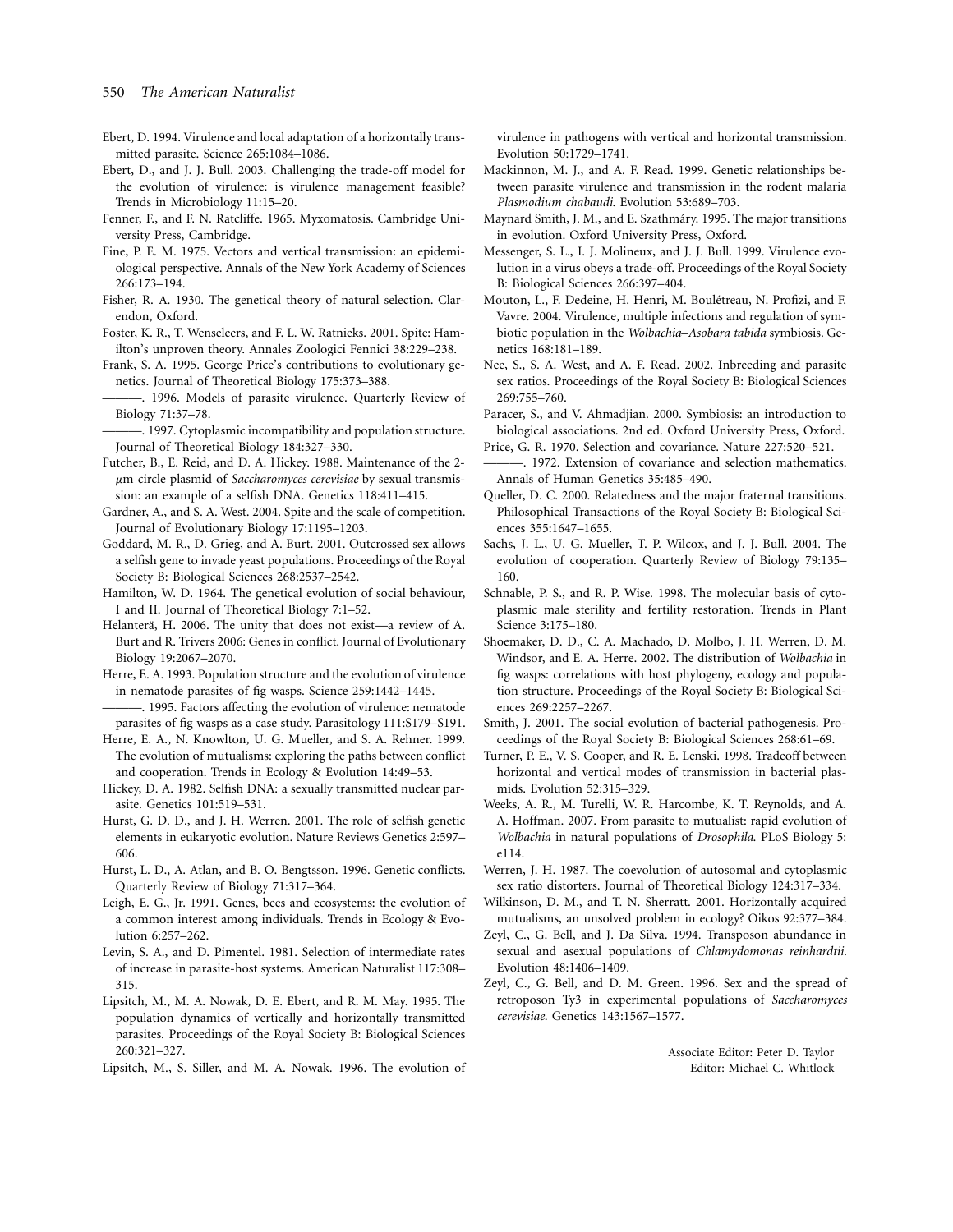**(Am. Nat., vol. 170, no. 4, p. 542)**

## **Derivation of Results**

## **Continuous-Time Price Equation**

Here I derive a continuous-time version of the Price equation appropriate for models of populations with substantial overlap between generations. In a population of reproducing elements (cells, individuals, groups, etc.), let each type of element lineage at some time *t* be indexed with a subscript *i*. Let the absolute abundance of each type be  $x_i$ . Let the total number of elements (the population size) be  $n = \sum x_i$  and the frequency of each element be  $q_i = x_i/n$ . The instantaneous rate of change in the abundance of an element is  $\dot{x}_i = x_i m_i$ , where the dot indicates differentiation with respect to time and  $m<sub>i</sub>$  is the Malthusian fitness of *i* evaluated at that instant. In general,  $m_i$  can depend on any number of factors (such as the abundance of other elements), but at any given time it has some specific value.

The rate of change in total population size is  $\dot{n} = \sum \dot{x}_i = \sum x_i m_i = n \sum q_i m_i = n \bar{m}$ . The rate of change in the frequency of an element lineage is

$$
\dot{q}_i = \frac{\dot{x}_i}{n} - \frac{x_i}{n^2} \dot{n} = q_i \left| \frac{\dot{x}_i}{x_i} - \frac{\dot{n}}{n} \right| = q_i (m_i - \bar{m}).
$$

Now let each type of element have a value for some character  $z_i$ , also evaluated at time *t*. Element lineages retain their type designation over time, but their character value can change (even if they are chosen so that at *t* they match). For example, infected individuals may have  $i = 1$  and  $z = 1$ , but their uninfected offspring ( $z = 0$ ) still belong to the type  $i = 1$  lineage (fig. 1). The rate of change in the character of type *i* lineages is  $dz_i/dt$ . The rate of change in the average character of the population is

$$
\frac{d\bar{z}}{dt} = \frac{d}{dt} \Big( \sum q_i z_i \Big) = \sum \left( \dot{q}_i z_i + q_i \dot{z}_i \right)
$$

$$
= \sum q_i (m_i - \bar{m}) z_i + \sum q_i \dot{z}_i.
$$

With the standard definitions of covariance and expectation,

$$
\frac{d\bar{z}}{dt} = \text{Cov}(m, z) + \text{E}\left(\frac{dz}{dt}\right).
$$

Note that the Price equation describes evolutionary change only at the instant in which *x*, *m*, and *z* are defined, not for future times. The equation is a tool for partitioning evolutionary change within a model, but it is not by itself a dynamically sufficient description of evolution (Frank 1995).

### **Conventional Pathogen**

This epidemiological model is a compartment model that tracks the densities of individuals with certain characters (infection status in this case) but not the individuals themselves. If we want the model to match the notation of the Price equation, we need to separate reproductive dynamics from character dynamics (fig. 1). If a class of individuals is present in total number  $n_i$ , then the Malthusian fitness of that class is  $m_i = \dot{n}_i/n_i$ . Thus,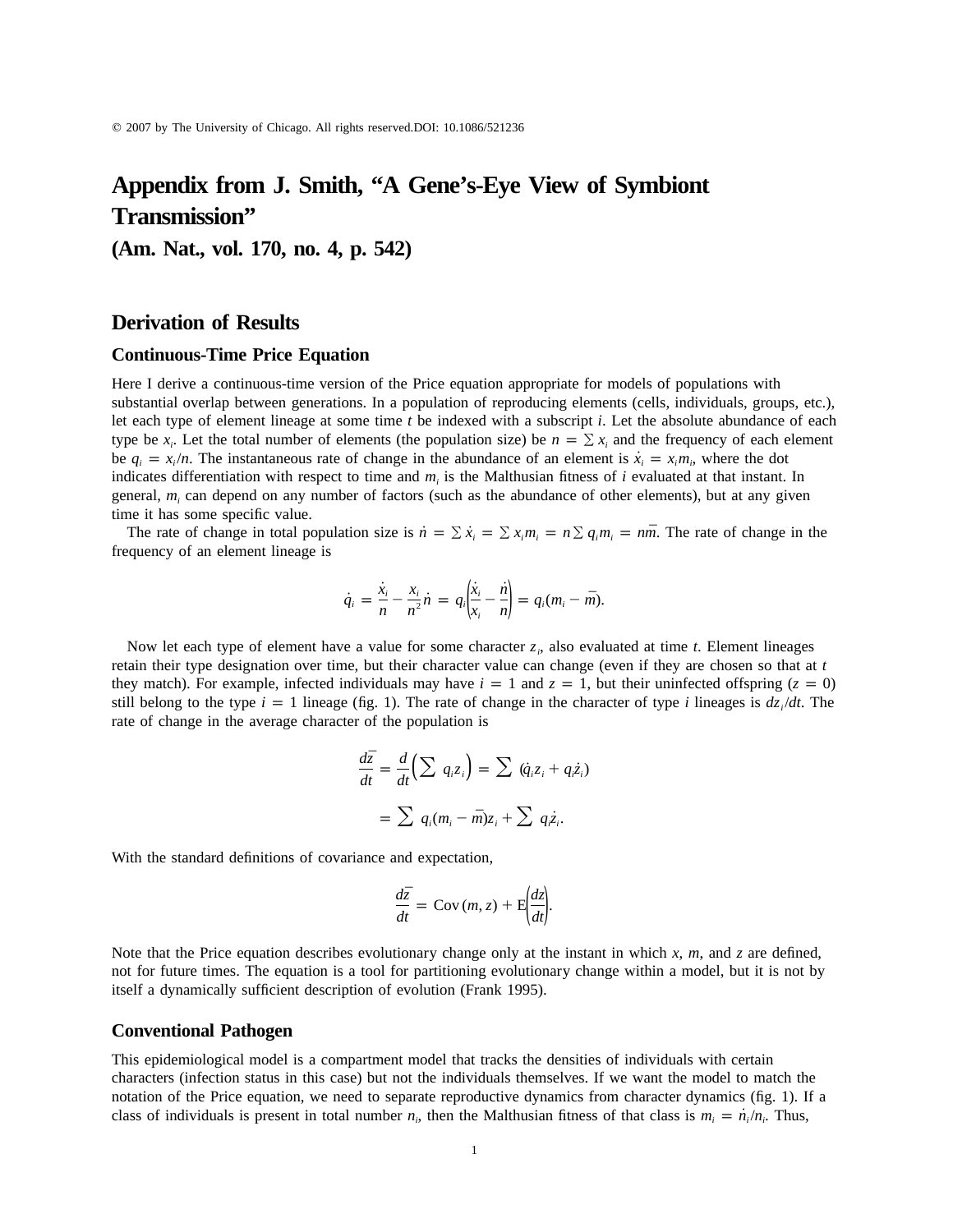$m_0 = b_S(1 - N/K) - u_s$  and  $m_1 = (b_I + \epsilon)(1 - N/K) - u_I$ . The  $\epsilon$  term appears in  $m_1$  because uninfected offspring born to infected parents still count toward their parent's fitness. The rate at which uninfected individuals gain infection is  $\dot{z}_0 = \beta I$ . The rate at which infected lineages lose infection is  $\dot{z}_1 = -\epsilon (1 - N/K)$ . With these values, horizontal transmission is  $H = n_0 \dot{z}_0 / n_1 = S\beta I / I = \beta S = \beta N q_0$ . Symbiont loss is  $L = -\dot{z}_1 = \epsilon (1 - N/K)$ .

## **Meiotic Drive**

Meiotic drive and other SGEs are considered prime examples of selection acting simultaneously at different levels of biological organization (Hurst et al. 1996; Hurst and Werren 2001). The Price equation handles multilevel selection quite easily (Price 1972). I use lowercase letters for variables when they apply to individual lower-level elements and capital letters for variables when they apply to higher-level groups of elements. When it helps improve clarity, I also index individuals with the subscript *i* and groups with the subscript *j*. For example, the frequency of individuals of type  $i$  in groups of type  $j$  is  $q_{ij}$ . We can then handle multilevel selection scenarios by nesting the Price equation for individuals within the equation for groups:

$$
\overline{W}\Delta\overline{Z} = \text{Cov}(W, Z) + \mathcal{E}_j[\text{Cov}_i(w, z) + \mathcal{E}_i(w\Delta z)].
$$
\n(A1)

The *i* subscripts indicate that the covariance and expectation are to be taken among individuals in a given group, and  $E<sub>i</sub>$  indicates the expectation across groups. I use the discrete-time version of the Price equation here so as to be consistent with most other models of SGEs. The main difference between continuous and discrete-time models is the presence of fitness-weighting terms ( $W_{ii}$  and  $\overline{W}$ ) in the latter.

The application of gene-level measures of transmission to multiple levels of selection is straightforward. Assuming that host alleles are neutral and unlinked to symbiont carriage,  $\text{Cov}_i(w, z) = 0$  and  $w_{ii} = W_i$  for all *j*. We can therefore rewrite equation (A1) so that

$$
\overline{W}\Delta \overline{Z} = \text{Cov}(W, Z) + \text{E}_{j}[\text{E}_{i}(w\Delta z)]
$$
  
= Cov(W, Z) + \text{E}\_{j}(q\_{0j}w\_{0j}\Delta z\_{0j} + q\_{1j}w\_{1j}\Delta z\_{1j})  
= Cov(W, Z) + \text{E}\_{j}(q\_{0j}W\_{j}\Delta z\_{0j}) + \text{E}\_{j}(q\_{1j}W\_{j}\Delta z\_{1j}).

The dynamics of symbiont infection are thus

$$
\Delta \overline{Z} = \frac{1}{\overline{W}} [\alpha \text{Var}(Z) + (H - L)\overline{Z}],
$$

where horizontal transmission is

$$
H=\frac{\mathrm{E}_j(q_{0j}W_j\Delta z_{0j})}{q_1},
$$

and symbiont loss is

$$
L=\frac{-\mathrm{E}_j(q_{1j}W_j\Delta z_{1j})}{q_1}.
$$

For the meiotic drive case, the lower-level units of the Price equation correspond to the gene content of haploid gametes counted at fertilization, and the higher-level units correspond to the diploids formed by these gametes. Group indexes *j* will count the number of drive alleles a diploid has: 0 or 2 for homozygotes, 1 for heterozygotes. The frequencies of alleles within diploids are then  $q_{00} = q_{12} = 1$  and  $q_{01} = q_{11} = 1/2$ . Since the driving element is unlinked to alleles at the host locus, offspring character values are  $z'_{01} = z'_{11} = (1 + \delta)/2$ . The change in character between generations is thus  $\Delta z_{01} = z'_{01} - z_{01} = (1 + \delta)/2 - 0 = (1 + \delta)/2$  and  $\Delta z_{11} = (1 + \delta)/2$  $\delta/2 - 1 = (\delta - 1)/2$ . There is no drive in either of the homozygotes, so  $\Delta z_{00} = \Delta z_{12} = 0$ . Putting these values into the above expressions for *H* and *L*,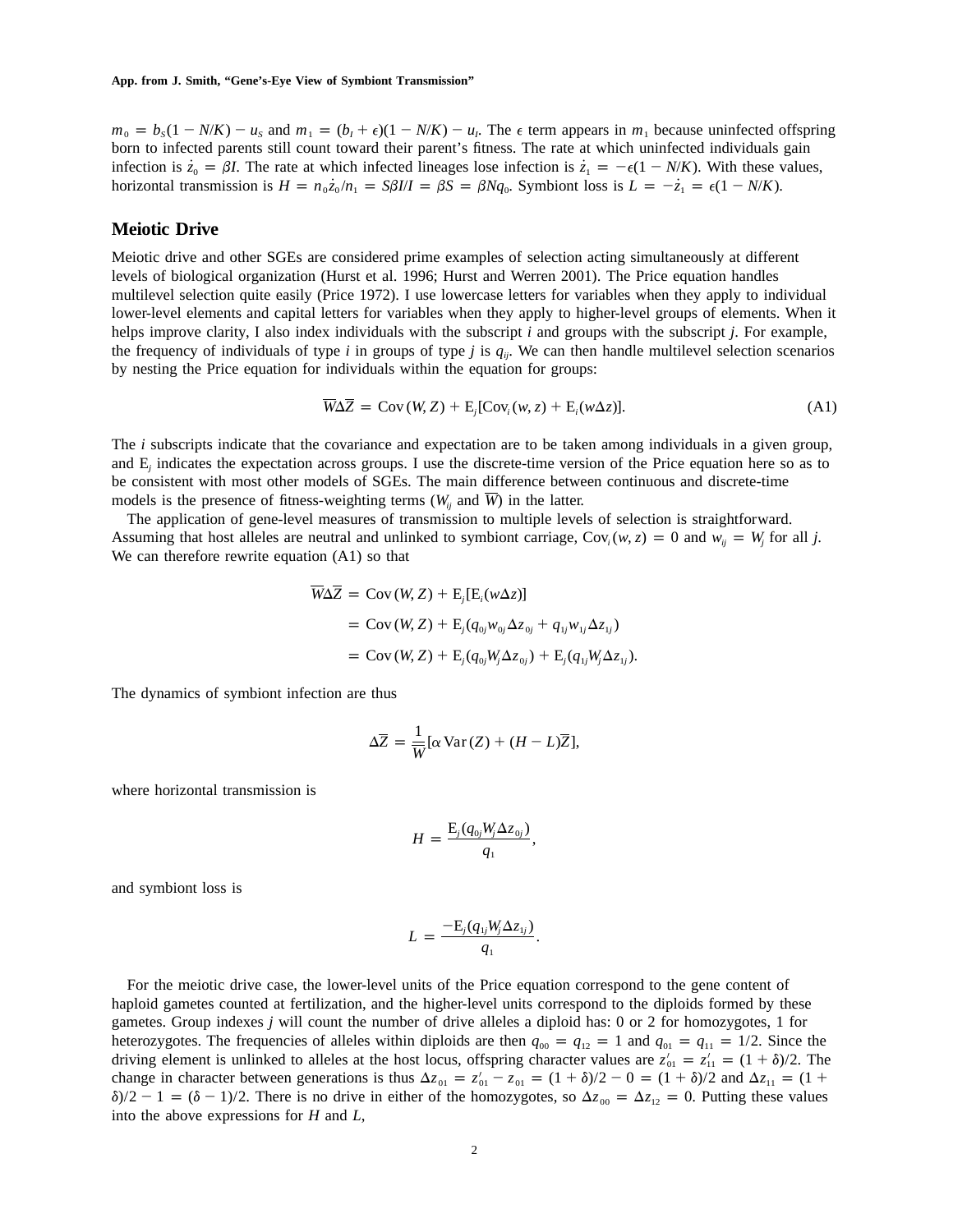$$
H = \frac{Q_1 q_{01} W_1 \Delta z_{01}}{q_1}
$$
  
=  $2q_1 q_0 (1 - f) \left(\frac{1}{2}\right) W_1 \left(\frac{1 + \delta}{2}\right) \left(\frac{1}{q_1}\right)$   
=  $W_1 q_0 \left(\frac{1 + \delta}{2}\right) (1 - f),$ 

and

$$
L = \frac{-Q_1 q_{11} W_1 \Delta z_{11}}{q_1}
$$
  
=  $-2q_1 q_0 (1 - f) \left(\frac{1}{2}\right) W_1 \left(\frac{\delta - 1}{2}\right) \left(\frac{1}{q_1}\right)$   
=  $W_1 q_0 \left(\frac{1 - \delta}{2}\right) (1 - f).$ 

## **Cytoplasmic Sex Ratio Distorter**

In this model, our character of interest is whether host genes share a zygote with distorters. Thus  $q_{ij} = 1$ ,  $q_i = 1$  $Q_i$ ,  $w_i = W_i$ ,  $z_1 = Z_1 = 1$ , and  $z_0 = Z_0 = 0$  (fig. 3). Each class of host produces a total gametic output  $G_i$ , divided into male investment  $\mu_i$  and female investment  $\phi_i$ , such that  $G_i = \mu_i + \phi_i$ . Uninfected hosts produce an equal sex ratio, such that  $\phi_0 = \mu_0 = G_0/2$ . Infected hosts produce a female-biased sex ratio, such that  $\phi_1$  $G_1(1 + \delta)/2$  and  $\mu_1 = G_1(1 - \delta)/2$ . The population sex ratio, counted as fractional male investment among the offspring gamete pool, is  $S = \sum Q_i \mu_i / \sum Q_i G_i = \bar{\mu}/\overline{G}$ . We can also write the sex ratio of an individual's gametic output as  $S_i = \mu_i / G_i$ .

The Price equation, in order to be self-consistent, must be clarified when characters are inherited differently through different components of fitness. In these cases, it will be necessary to divide fitness into its separate components, so that  $w_i = w_{i,1} + w_{i,2} + ... + w_{i,C} = \sum_c w_{i,c}$ . We can write these components in vector form as  $\mathbf{w}_i = (w_{i,1}, w_{i,2}, \dots, w_{i,C})$ . Similarly, the mean character value of offspring derived through each component of fitness is  $z'_{i,c}$ , and  $z'_{i} = (z'_{i,1}, z'_{i,2}, \ldots, z'_{i,c})$ . The average character value among all of *i*'s offspring will thus be  $z'_i = \sum_{c} z'_{i,c} w_{i,c}/w_i = (\mathbf{z}'_i \cdot \mathbf{w}_i)/w_i$ , where the dot indicates the dot product (or scalar product) of the two vectors. This simply says that the mean character value among all offspring will reflect the relative amount of offspring that come from each fitness component. With this notation,  $w_i \Delta z_i = w_i (z_i' - z_i) = (\mathbf{z}_i' \cdot \mathbf{w}_i) - z_i w_i$ .

For the sex ratio distorter, we must separate fitness into inbred male, inbred female, outbred male, and outbred female components. Inbreeding can be thought of as a fraction *f* of the population selfing and fraction  $(1 - f)$ mating randomly (Charlesworth and Charlesworth 1981). Fitness is proportional to female investment in both the male and female inbred components (making the standard assumption that there are always enough male gametes to fertilize female gametes). Essentially, a little bit of male investment is all that is needed. Fitness in the outbred male component is proportional to male investment but also depends on the sex ratio of the gamete pool. Male gametes compete for fertilization, so that mating success is proportional to the number of female gametes in the gamete pool and inversely proportional to the number of male gametes. The outbred male component of fitness is thus  $\mu_i \Sigma Q_i \phi_i / \Sigma Q_i \mu_i = \mu_i \phi / \overline{\mu} = \mu_i (1 - S) / S$  (Charnov 1982). Fitness in the outbred female component is proportional to female investment. Summarizing the above in vector form,

$$
\mathbf{W}_i = \left[ f\phi_i, f\phi_i, (1-f)\mu_i \frac{1-S}{S}, (1-f)\phi_i \right].
$$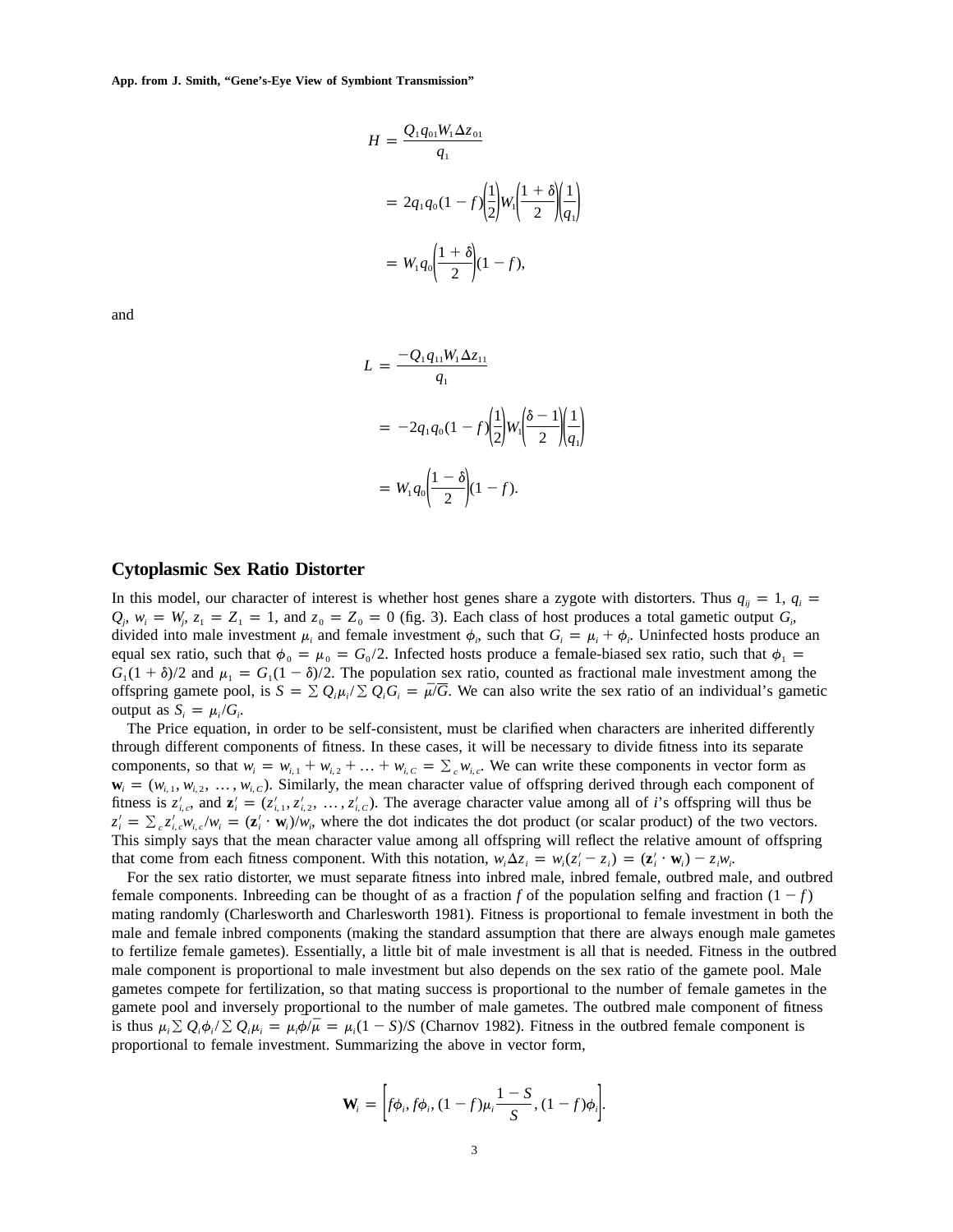The order of vector components is inbred male, inbred female, outbred male, and outbred female.

Since the sex ratio distorter is inherited through the cytoplasm, the outbred female and both inbred components of fitness will retain their parental infection status. In the outbred male component of fitness, the fraction of host genes that share gametes with the distorter in the offspring generation will be the fraction that fertilize an infected female gamete. Under random mating in the outbred fraction, this will be equal to the fraction of female gametes infected:  $Q_1 \phi_1 / (Q_1 \phi_1 + Q_0 \phi_0) = Q_1 \phi_1 / \bar{\phi}$ . In vector form, then,

$$
\mathbf{Z}'_1 = \left(1, 1, \frac{Q_1 \phi_1}{\overline{\phi}}, 1\right) \text{ and } \mathbf{Z}'_0 = \left(0, 0, \frac{Q_1 \phi_1}{\overline{\phi}}, 0\right).
$$

Putting it together, horizontal transfer is

$$
H = \frac{E_j(q_{0j}W_j\Delta Z_{0,j})}{q_1}
$$
  
= 
$$
\frac{Q_0(1)(\mathbf{Z}'_0 \cdot \mathbf{W}_0 - Z_0W_0)}{Q_1}
$$
  
= 
$$
\frac{Q_0\{(Q_1\phi_1/\overline{\phi})(1-f)\mu_0[(1-S)/S]\}}{Q_1}
$$
  
= 
$$
\mu_0\phi_1Q_0\frac{\overline{\phi}}{\overline{\mu}\overline{\phi}}(1-f)
$$
  
= 
$$
G_1\left(q_0\frac{\mu_0}{\overline{\mu}}\right)\left(\frac{1+\delta}{2}\right)(1-f).
$$

Symbiont loss is

$$
L = \frac{-E_j(q_{1j}W_j\Delta Z_{1,j})}{q_1}
$$
  
=  $\frac{-Q_1(1)(Z'_1 \cdot W_1 - Z_1W_1)}{Q_1}$   
=  $-\left[\phi_1(1+f) + \mu_1 \frac{1-S}{S}(1-f)\frac{Q_1\phi_1}{\bar{\phi}} - \phi_1(1+f) - \mu_1 \frac{1-S}{S}(1-f)\right]$   
=  $-\mu_1 \frac{1-S}{S}(1-f)\left(\frac{Q_1\phi_1}{\bar{\phi}} - 1\right)$   
=  $\mu_1 \frac{\bar{\phi}}{\bar{\mu}}(1-f)\frac{Q_0\phi_0}{\bar{\phi}}$   
=  $G_1\left(q_0 \frac{\mu_0}{\bar{\mu}}\right)\left(\frac{1-\delta}{2}\right)(1-f).$ 

To find the fitness effect of the sex ratio distorter, we can rewrite fitness in terms of the sex ratio of an individual's gametic output and the evolutionarily stable sex ratio  $S^* = (1 - f)/2$  (Charlesworth and Charlesworth 1981; Nee et al. 2002).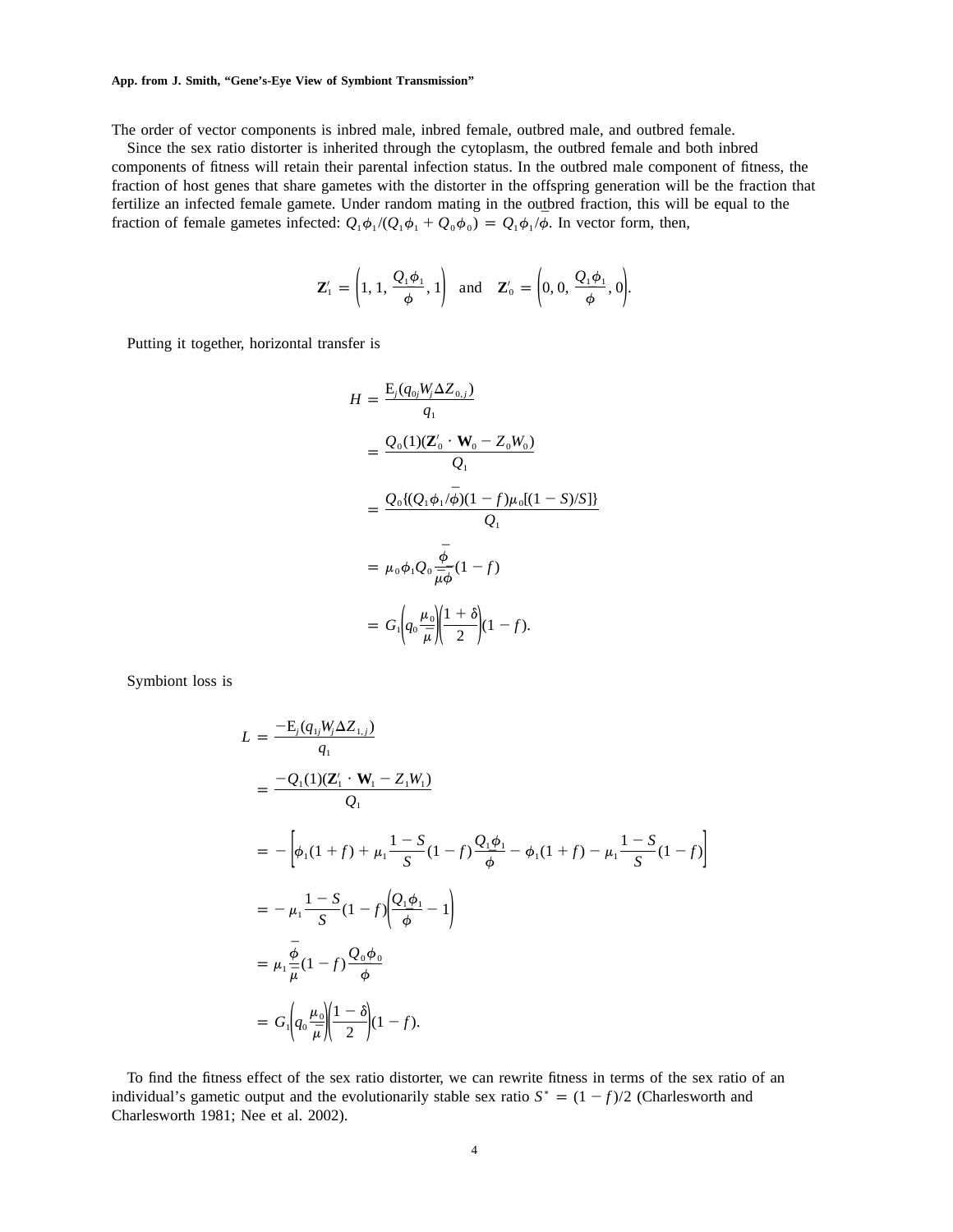$$
W_i = \phi_i(1+f) + \frac{\mu_i(1-f)(1-S)}{S}
$$
  
=  $G_i(1-S_i)(1+f) + \frac{G_i S_i(1-f)(1-S)}{S}$   
=  $G_i \Big[ (1+f) + S_i \Big[ \frac{(1-f)(1-S)}{S} - (1+f) \Big] \Big]$   
=  $G_i \Big[ (1+f) + \Big( \frac{S_i}{S} \Big) (1-f-2S) \Big]$   
=  $G_i \Big[ (1+f) + \Big( \frac{2S_i}{S} \Big) (S^* - S) \Big]$   
=  $G_i \Big[ (1+f) + 2S_i \Big( \frac{S^*}{S} - 1 \Big) \Big].$ 

The fitness effect of the sex ratio distorter is then

$$
\alpha = W_1 - W_0
$$
  
=  $(G_1 - G_0)(1 + f) + 2(G_1S_1 - G_0S_0)\left(\frac{S^*}{S} - 1\right)$   
=  $(G_1 - G_0)(1 + f) + 2\left(\frac{S^*}{S} - 1\right)(G_1S_1 - G_0S_0 + G_1S_0 - G_1S_0)$   
=  $(G_1 - G_0)\left[(1 + f) + 2S_0\left(\frac{S^*}{S} - 1\right)\right] + 2\left(\frac{S^*}{S} - 1\right)(G_1S_1 - G_1S_0)$   
=  $W_0\left(\frac{G_1}{G_0} - 1\right) + 2G_1\left(\frac{S^*}{S} - 1\right)(S_1 - S_0).$ 

If  $S_0 = 1/2$  and  $S_1 = (1 - \delta)/2$ , then

$$
\alpha = W_0 \bigg( \frac{G_1}{G_0} - 1 \bigg) + \frac{2G_1[(S^*/S) - 1](1 - \delta - 1)}{2}
$$
  
=  $W_0 \bigg( \frac{G_1}{G_0} - 1 \bigg) - \delta G_1 \bigg( \frac{S^*}{S} - 1 \bigg).$ 

This can also be rewritten as